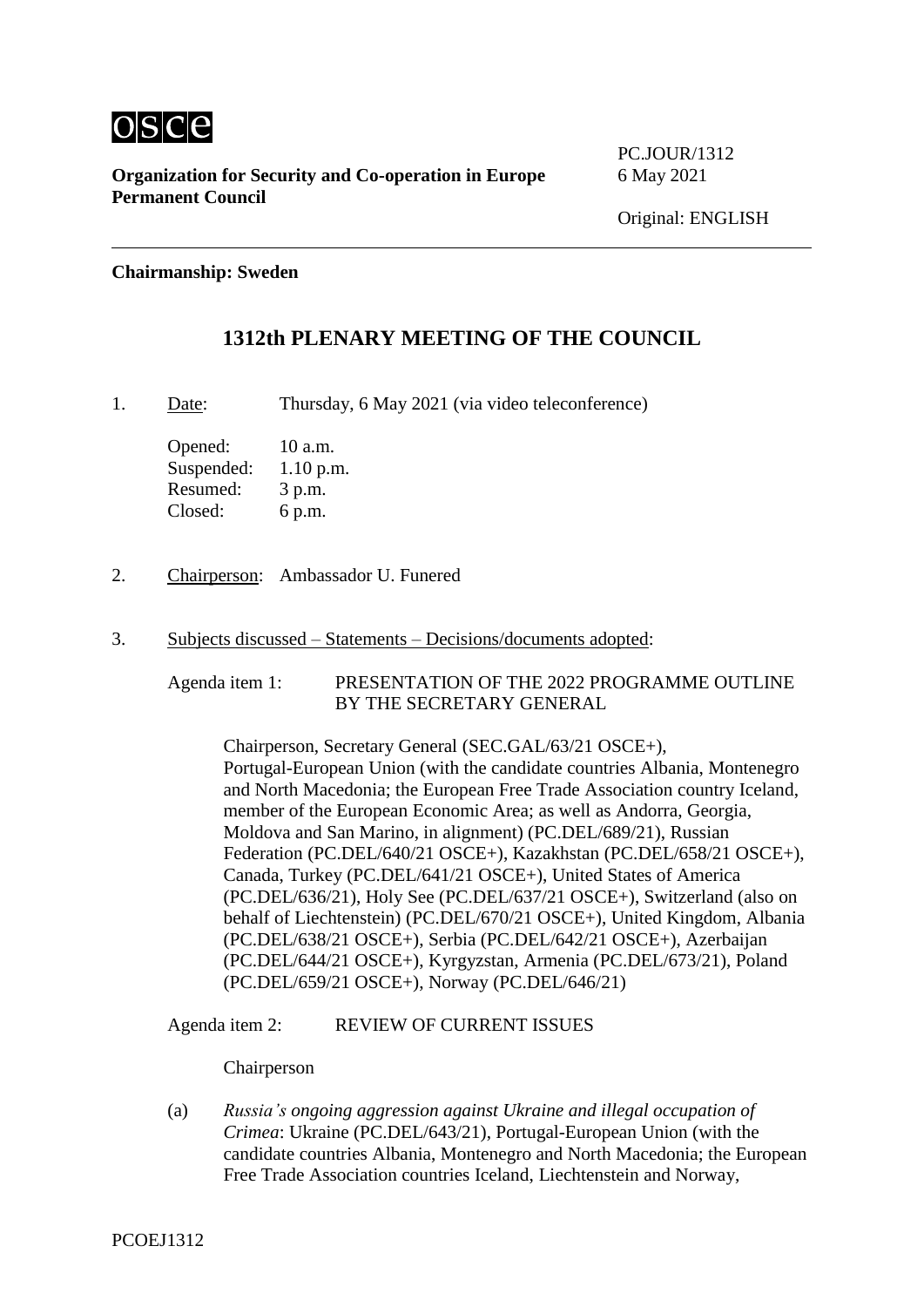members of the European Economic Area; as well as Georgia, Moldova and Ukraine, in alignment) (PC.DEL/690/21), Canada, United Kingdom, Switzerland (PC.DEL/686/21 OSCE+), Turkey (PC.DEL/669/21 OSCE+), United States of America (PC.DEL/639/21)

- (b) *Deteriorating situation in Ukraine and continued non-implementation by the Ukrainian authorities of the Minsk agreements*: Russian Federation (PC.DEL/647/21), Ukraine, Germany (also on behalf of France) (Annex 1)
- (c) *Aggression of Azerbaijan against Artsakh and Armenia with the direct involvement of Turkey and foreign terrorist fighters*: Armenia (Annex 2)
- (d) *76th anniversary of victory in the Second World War*: Russian Federation (also on behalf of Armenia, Azerbaijan, Belarus, Bosnia and Herzegovina, Kazakhstan, Kyrgyzstan, Serbia, Tajikistan, Turkmenistan and Uzbekistan) (Annex 3), Portugal-European Union, Azerbaijan (Annex 4), Armenia (PC.DEL/675/21)
- (e) *World Press Freedom Day, observed on 3 May 2021*: Portugal-European Union (with the candidate countries Albania, Montenegro and North Macedonia; as well as Ukraine, in alignment) (PC.DEL/693/21), United Kingdom, United States of America (PC.DEL/645/21), Norway (also on behalf of Andorra, Canada, Iceland, Liechtenstein, San Marino and Switzerland) (PC.DEL/649/21), Turkey (PC.DEL/671/21 OSCE+), Canada, Belarus (PC.DEL/668/21 OSCE+), Turkmenistan, Kazakhstan (PC.DEL/717/21 OSCE+), Russian Federation, Azerbaijan (PC.DEL/656/21/Rev.1 OSCE+), Uzbekistan
- (f) *Recent escalation of tensions at the Kyrgyz-Tajik border*: Portugal-European Union (with the candidate countries Albania, Montenegro, North Macedonia and Serbia; the country of the Stabilisation and Association Process and potential candidate country Bosnia and Herzegovina; the European Free Trade Association countries Iceland, Liechtenstein and Norway, members of the European Economic Area; as well as Andorra, Georgia and Moldova, in alignment) (PC.DEL/691/21), United States of America (PC.DEL/648/21), United Kingdom (also on behalf of Canada), Turkey (PC.DEL/653/21 OSCE+), Switzerland (PC.DEL/684/21 OSCE+), Russian Federation (PC.DEL/660/21), Kazakhstan (PC.DEL/661/21 OSCE+), Kyrgyzstan (PC.DEL/666/21 OSCE+), Tajikistan (PC.DEL/667/21 OSCE+), Uzbekistan
- (g) *Human rights concerns in the Russian Federation*: United States of America (PC.DEL/651/21), United Kingdom, Canada, Norway (PC.DEL/665/21), Portugal-European Union, Switzerland (PC.DEL/685/21 OSCE+), Russian Federation (PC.DEL/662/21 OSCE+)
- (h) *Statement by the Co-Chairs of the OSCE Minsk Group, issued on 5 May 2021*: United States of America (also on behalf of France and the Russian Federation), Canada, Portugal-European Union (with the candidate countries Albania, Montenegro, North Macedonia and Serbia; the country of the Stabilisation and Association Process and potential candidate country Bosnia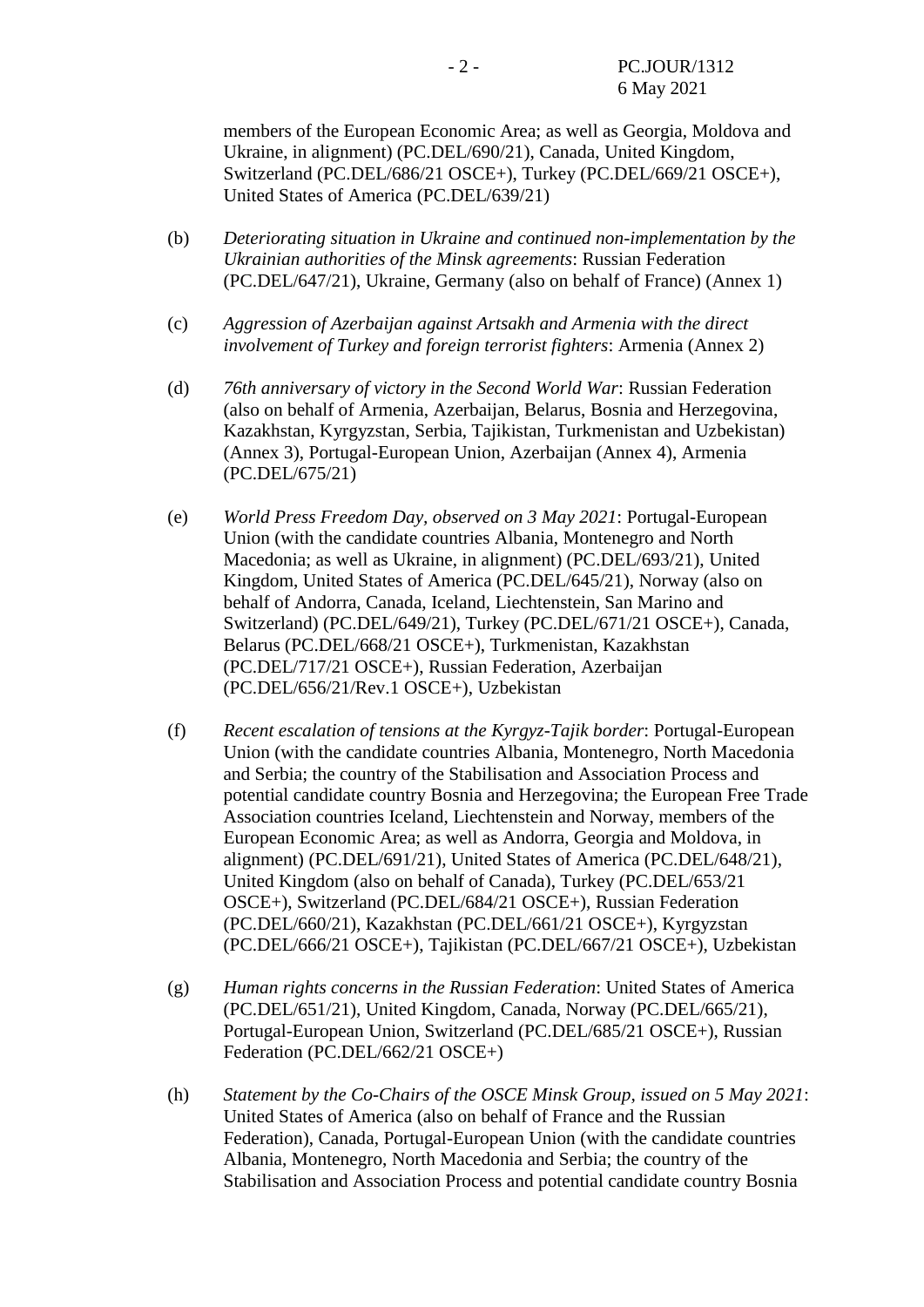and Herzegovina; the European Free Trade Association countries Iceland, Liechtenstein and Norway, members of the European Economic Area; as well as Andorra, in alignment) (PC.DEL/731/21), United Kingdom, Azerbaijan (Annex 5), Armenia (Annex 6), Turkey (Annex 7)

### Agenda item 3: REPORT ON THE ACTIVITIES OF THE CHAIRPERSON-IN-OFFICE

- (a) *Briefing on the priority of the Swedish OSCE Chairpersonship for May 2021*: Chairperson
- (b) *Meeting between the Chairperson-in-Office and the special and personal representatives of the Chairperson-in-Office on the protracted conflicts in the OSCE area, held via video teleconference on 3 and 4 May 2021*: Chairperson

Agenda item 4: REPORT OF THE SECRETARY GENERAL

- (a) *Announcement of the distribution of the Secretary General's weekly report (SEC.GAL/61/21/Corr.1 OSCE+)*: Secretary General, Russian Federation
- (b) *Recent escalation of tensions at the Kyrgyz-Tajik border*: Secretary General
- (c) *Participation of the Secretary General on 30 April 2021 in the Munich Cyber Security Conference, held via video teleconference on 29 and 30 April 2021*: Secretary General (SEC.GAL/61/21/Corr.1 OSCE+)

Agenda item 5: ANY OTHER BUSINESS

*Parliamentary election in Albania, held on 25 April 2021*: Albania (PC.DEL/663/21 OSCE+), Portugal-European Union (with the candidate countries Montenegro, North Macedonia and Serbia; the country of the Stabilisation and Association Process and potential candidate country Bosnia and Herzegovina; the European Free Trade Association countries Iceland and Liechtenstein, members of the European Economic Area; as well as Georgia and Ukraine, in alignment) (PC.DEL/692/21), United States of America (PC.DEL/655/21), Turkey (PC.DEL/657/21 OSCE+), United Kingdom

4. Next meeting:

Thursday, 13 May 2021, at 10 a.m., via video teleconference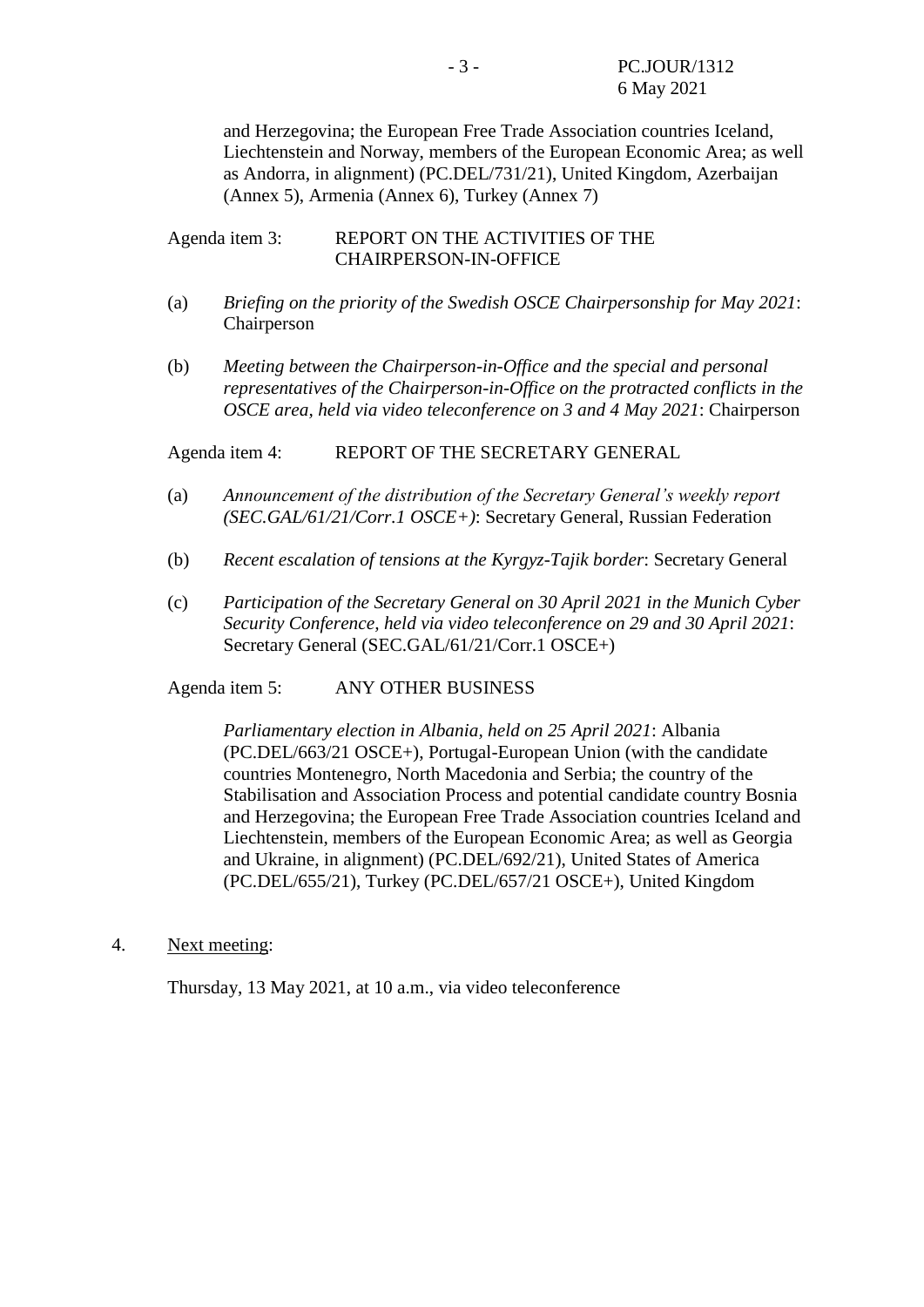

**Organization for Security and Co-operation in Europe** 6 May 2021<br>**Permanent Council** Annex 1 **Permanent Council** 

PC.JOUR/1312

ENGLISH Original: GERMAN

**1312th Plenary Meeting** PC Journal No. 1312, Agenda item 2(b)

### **STATEMENT BY THE DELEGATION OF GERMANY**

Madam Chairperson,

Since our esteemed colleague from the Russian Federation referred to the Normandy format in his remarks, I should like on behalf of France and Germany to make the following comments on the negotiating format and the basis for negotiations within the framework of the Minsk agreements.

The Minsk agreements continue to be the sole framework for settling the conflict in eastern Ukraine.

The Minsk agreements comprise the Minsk Protocol including its Addendum, the Minsk Memorandum and the Minsk Package of Measures. Reference to only individual parts of this overall package reflects neither the spirit nor the wording of the Minsk agreements. The Minsk agreements were all negotiated and signed on behalf of the Russian Federation by its official representatives. Russia has thus assumed in a clear and binding manner its responsibility for the peaceful settlement of the conflict and for the implementation of the steps set out in the Minsk agreements.

The Minsk agreements are unambiguous with regard to the role and composition of the Trilateral Contact Group (TCG). According to the Minsk agreements, the sole members of the TCG are Russia, Ukraine and the OSCE. The "direct negotiations" between the Ukrainian Government on the one hand and the representatives of certain areas of the Donetsk and Luhansk regions on the other concerning all stages of the conflict settlement, which our Russian colleague has already repeatedly called for here in the Permanent Council, contradict the letter and the spirit of the Minsk agreements. Where the Minsk agreements refer to the representatives of certain areas of the Donetsk and Luhansk regions, the Minsk Package of Measures explicitly refers to the TCG as the framework for such contacts. The Minsk agreements speak not of bilateral talks but of co-ordination by the TCG with the representatives of those regions. This co-ordination has been taking place regularly since 2015 within the framework of the TCG and its working groups.

The TCG's mandate is clear. Russia should actively and constructively contribute in the TCG to the settlement of the conflict within the scope of its responsibility and not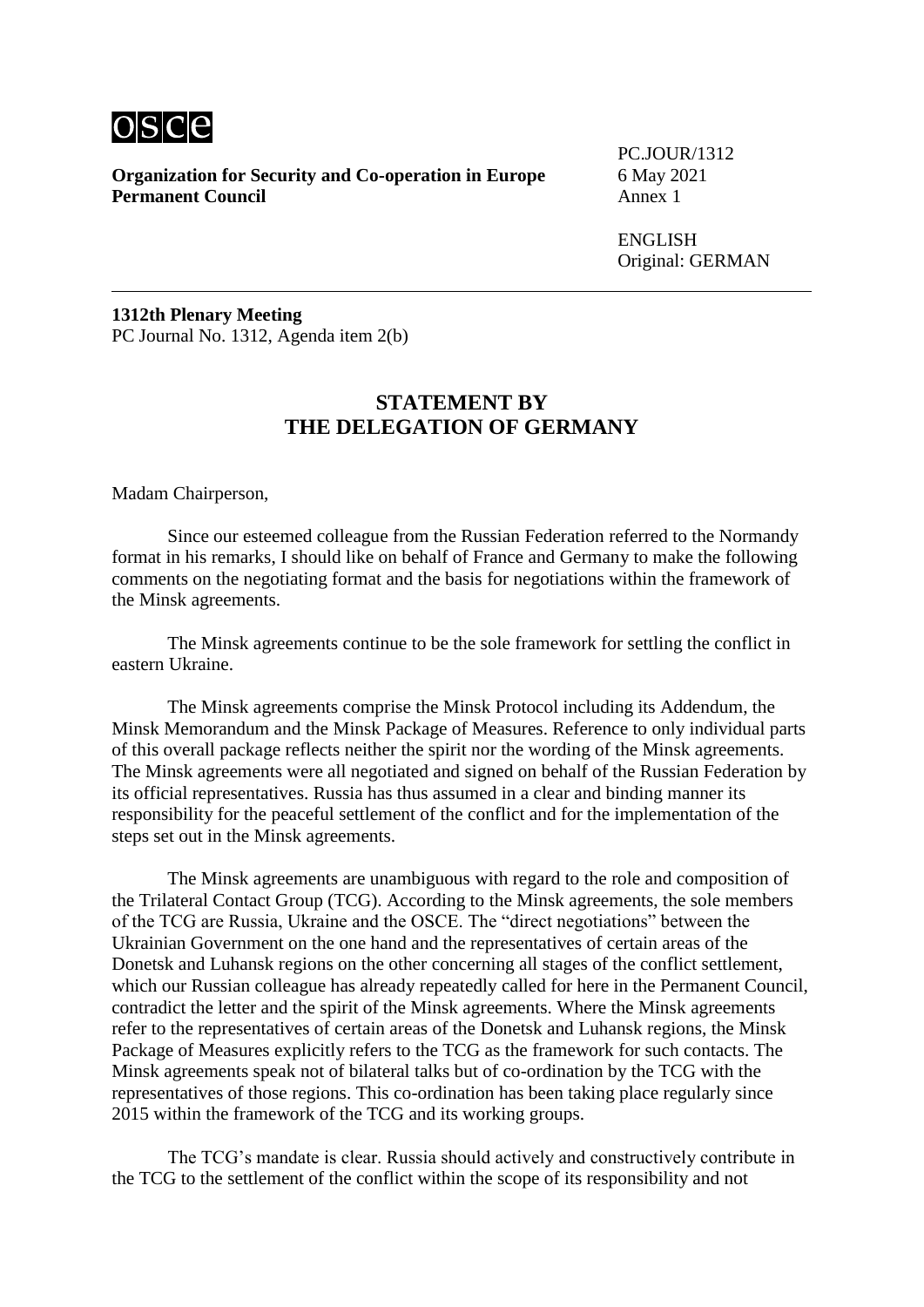continue to block the steps for implementation set out in the Paris summit declaration, which have already been developed in the working groups. We also explicitly call on the Russian Government to exercise its considerable influence over the Russia-backed separatists to ensure that the Minsk commitments are fully implemented.

The OSCE Special Monitoring Mission to Ukraine (SMM) plays an indispensable role in establishing the facts on the ground and reducing tensions by facilitating dialogue between the parties.

However, the SMM continues to be prevented from implementing its mandate in full measure. There continue to be daily restrictions on the freedom of movement of patrols, almost exclusively beyond the line of contact, in territory not controlled by the Ukrainian Government. These obstructions seriously undermine the operational capability and findings of the SMM and are a violation of the Minsk agreements. We strongly urge Russia to bring its influence to bear so that these restrictions and attacks on the SMM's equipment stop. In addition, we call for the SMM to be able to expand its infrastructure for more effective observation. This means that the SMM would finally be able to establish the necessary new bases in non-government-controlled areas.

Together with France, Germany is determined to continue its efforts within the Normandy format to achieve tangible progress and improve the situation, especially for the people affected on the ground. We call on the parties to implement in good faith their obligations under the Minsk agreements and the conclusions of the Paris summit. We urge Ukraine to fulfil its commitments in the political sphere. We call on Russia to engage more constructively in the Normandy format negotiations and to exercise its influence over the separatists to enable progress to be made in the TCG negotiations.

Allow me to conclude by referring to the Arria-formula meeting on Ukraine, held in New York on 5 May 2021, which my Russian colleague mentioned in his remarks and on which he announced that information would be provided. In that connection, I refer to the joint statement made by Estonia, Ireland, France, Norway, the United Kingdom, the United States of America, Belgium and Germany at this Arria-formula meeting on 5 May 2021. Among other things, we regret that Russia has once again used this meeting formula to spread false information about the events in Ukraine.

In view of the time constraints, I will not read out the statement on yesterday's Arria-formula meeting in its entirety, but I will attach it to my statement as an annex.

Thank you.

I request that this statement be attached to the journal of the day.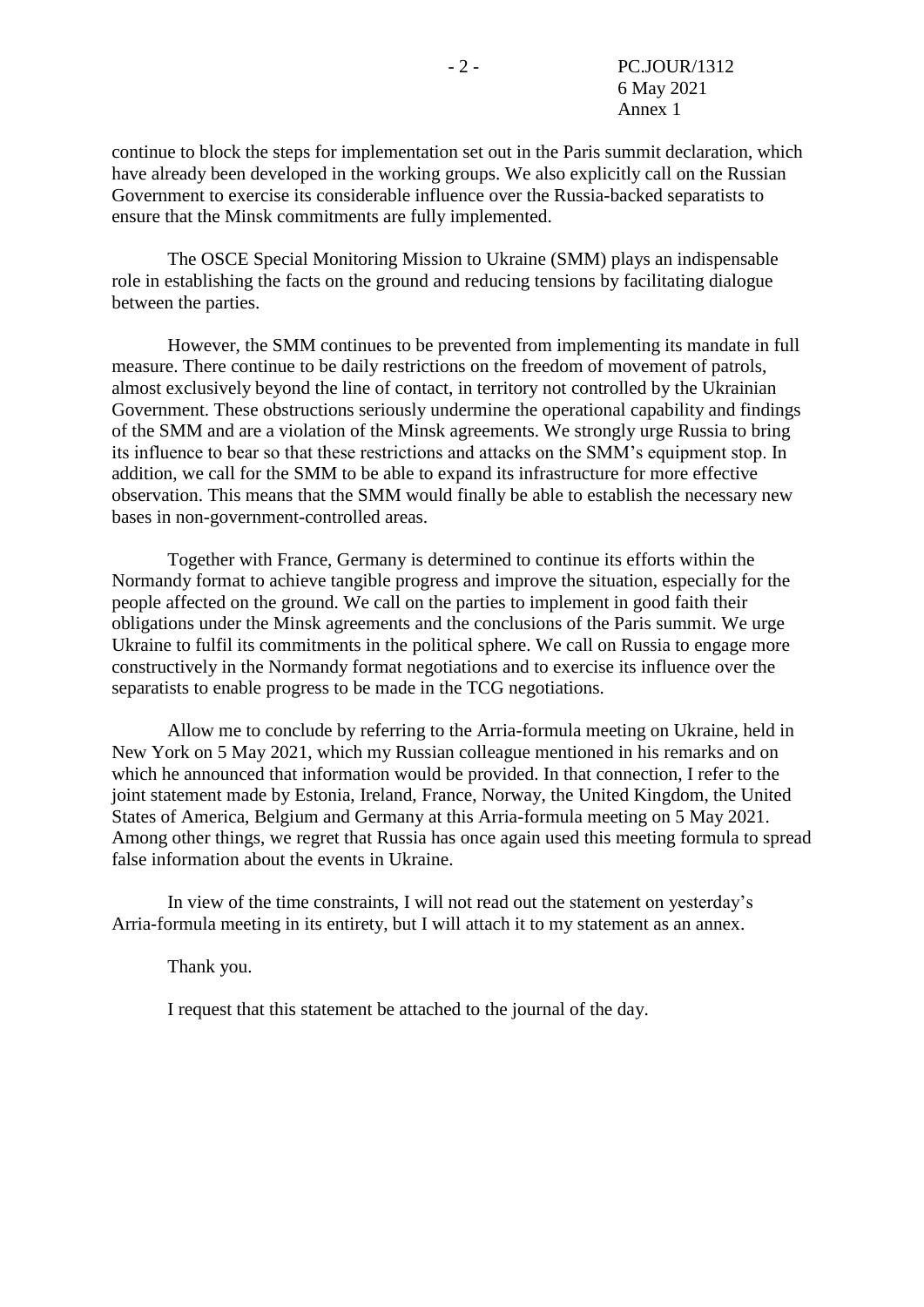

PC.JOUR/1312

Original: ENGLISH

**1312th Plenary Meeting** PC Journal No. 1312, Agenda item 2(c)

# **STATEMENT BY THE DELEGATION OF ARMENIA**

Madam Chairperson,

Almost half a year after the signing of the trilateral ceasefire statement which put an end to the war of aggression unleashed by Azerbaijan with the direct support of Turkey and Turkish-backed foreign terrorist fighters, Armenian prisoners of war and civilian hostages continue to remain in Azerbaijani detention in flagrant violation of international humanitarian law and paragraph 8 of the aforementioned trilateral statement. On 3 May the lawyers representing the interests of Armenian prisoners of war and other detainees before the European Court of Human rights disclosed the names of 19 Armenian prisoners of war and civilians tortured and arbitrarily killed in captivity by the Azerbaijani military. Of the 19 Armenians killed, 12 were civilians, including four women. The evidence obtained proves beyond doubt that Eduard Shahgeldyan, Arsen Gharakhanyan, Genadi Petrosyan, Yurik Asryan, Misha Melkumyan, Nina Davtyan and the couples Benik and Elena Hakobyan, Serzhik and Ella Vardanyan and Misha and Anahit Movsisyan were severely tortured and killed after being captured by Azerbaijani forces.

The remaining seven captives killed were the military servicemen Erik Mkhitaryan, Gagik Mkrtchyan, Arayik Poghosyan, Vardges Ghazaryan, Yuri Adamyan, Arthur Manvelyan and Narek Babayan.

These barbaric arbitrary killings of prisoners of war and civilians by an OSCE participating State must receive a proper response from the OSCE and the relevant executive structures. The silence and indifference towards this uncivilized and barbaric policy on the part of Azerbaijan in fact further encourages Azerbaijan to continue to dehumanize, torture and kill Armenian prisoners of war without any consequence and with impunity, as do the continued attempts of international partners to invent or endorse a narrative which may somehow justify that muted reaction. Today's Azerbaijani policy, both internal and external, is the result of long years policy of appeasement and attempts to accommodate the country at the expense of OSCE values.

Distinguished colleagues,

Given the Azerbaijani authorities' policy of non-disclosure of the real number of detainees, the continued incommunicado detention of Armenian prisoners of war and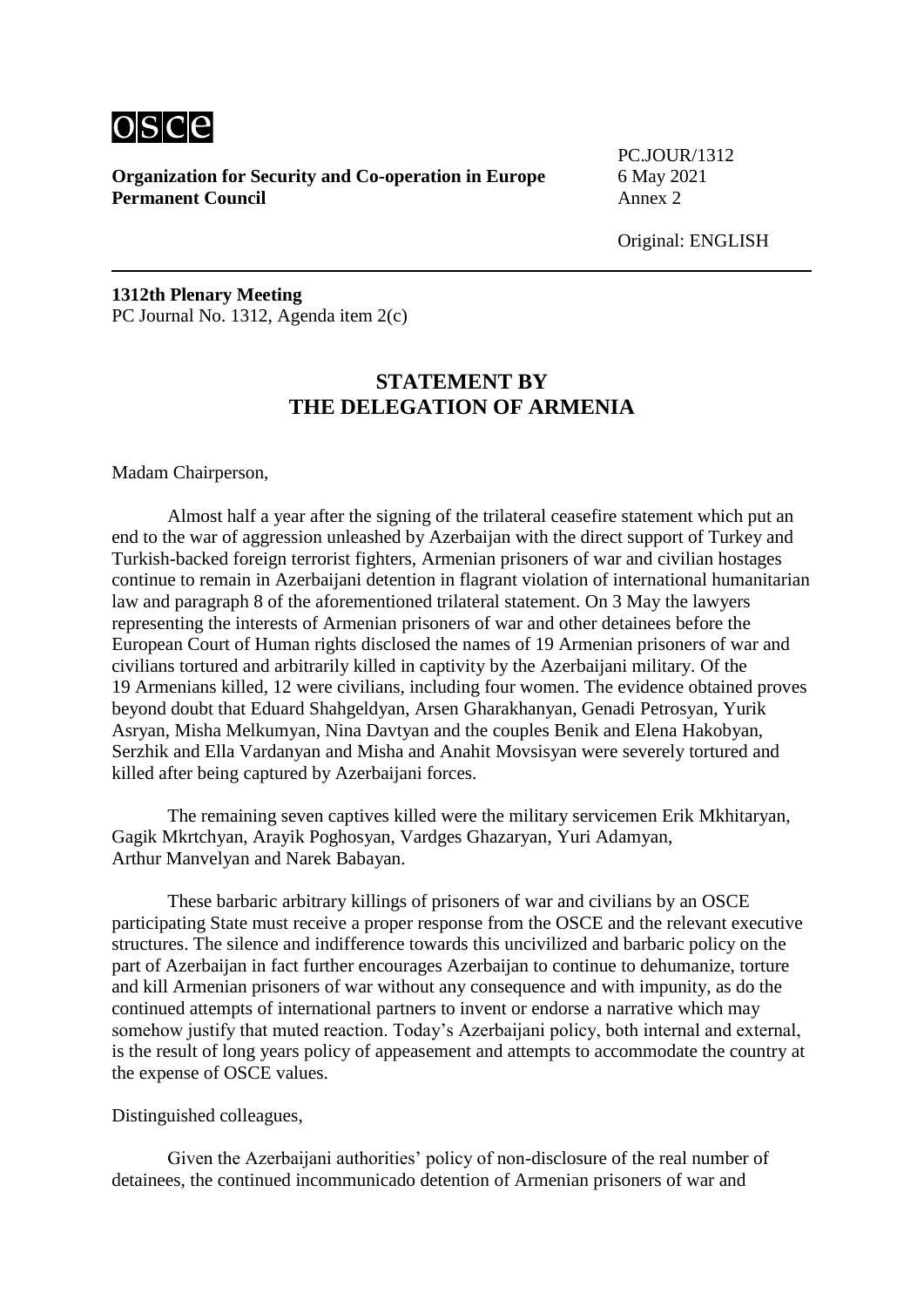civilians bears within it the threat of their potential enforced disappearance. We call on the OSCE Swedish Chairmanship, the OSCE Minsk Group Co-Chair countries and other OSCE participating States to exert pressure on Azerbaijan to immediately and unconditionally release all Armenian prisoners of war and civilian hostages currently held in Azerbaijan. It should be clear that in a country where Armenophobia and anti-Armenian hatred have been elevated to the level of State policy and have penetrated all areas of daily life – from politics to culture, from science to education – and where inhuman and degrading treatment of detainees is systemic and endemic, the threat to the lives of the Armenian prisoners of war and civilians increases exponentially with each passing day they remain in Azerbaijani captivity.

### Madam Chairperson,

This delegation continually raises the issue of State-promoted anti-Armenian hate propaganda in Azerbaijan as a source of serious concern. The notorious recently inaugurated "Trophy Park" in Baku is an illustrative example that has been recognized as the embodiment and epitome of that policy.

It is worth recalling the letter of the Council of Europe Commissioner for Human Rights, Ms. Dunja Mijatović, to the President of Azerbaijan, in which she expressed regret over the "Trophy Park" and described the "dehumanising scenes, including wax mannequins depicting dead and dying Armenians soldiers" as "highly disturbing and humiliating". "This kind of display," she continued, "can only further intensify and strengthen long-standing hostile sentiments and hate speech, and multiply and promote manifestations of intolerance." We regret the absence of a similar reaction from the OSCE and its bodies.

These latest developments reveal the gradually increasing gap and discrepancy between the words and the deeds of the Azerbaijani authorities, in particular the words voiced at the highest level. Against the backdrop of the recent open threats to the sovereignty and territorial integrity of the Republic of Armenia, which are unprecedented in the OSCE area, the hereditary President of Azerbaijan has continued his aggressive and preposterous rhetoric, this time during a meeting of the United Nations Economic and Social Commission for Asia and the Pacific, where he spoke about the sovereign territory of Armenia in a derogatory manner as if he had the right to make decisions on behalf of the Republic of Armenia thus making territorial claims against Armenia. The medieval mindset revealed by such behaviour and rhetoric is absolutely unacceptable, seriously undermines regional peace and stability, and goes against the logic of modern international relations. We therefore call on the OSCE participating States to condemn such manifestations of aggressive rhetoric and flagrant violation of OSCE principles and commitments.

### Madam Chairperson,

Since the war of aggression was launched by Azerbaijan against Artsakh and its people, this delegation has repeatedly raised the issue of Armenian cultural heritage and religious sites being targeted, from the very first day of the war, by the Azerbaijani forces. We have also presented ample evidence of destruction of the rich Armenian cultural heritage in the recently occupied territories of Artsakh. Unfortunately, the destruction and identity theft and alteration of Armenian cultural heritage in Artsakh intensifies with each passing day. Recently, under the pretext of reconstruction, the Azerbaijani authorities removed the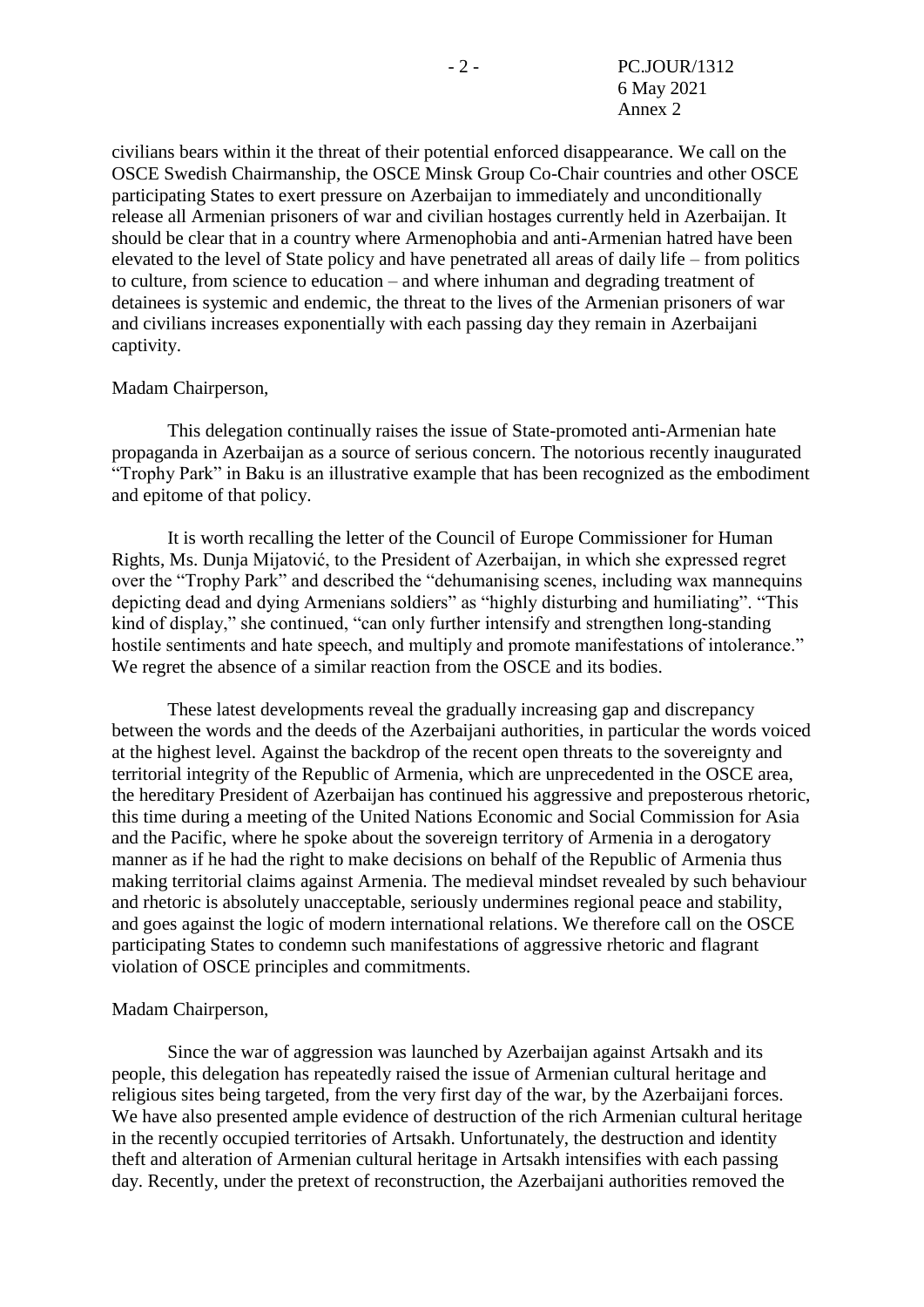domes from Ghazanchetsots Cathedral of the Holy Saviour in Shushi. Delegations may recall that this is the same Armenian cathedral which on 8 October 2020 was twice targeted by Azerbaijan with high-precision weapons while there were journalists and civilians inside. This was the second attempt by Azerbaijan in a hundred years to alienate this Armenian cathedral by altering and distorting its original appearance. Ironically, the domes of the cathedral were first destroyed by Azerbaijanis (then Caucasian Tatars) back in 1920.

We express concern over the present construction works at Ghazanchetsots Cathedral of the Holy Saviour, which are aimed to deprive the cathedral of its Armenian identity and change its historical-architectural integrity and condemn these actions on the part of Azerbaijan in the strongest terms.

The policy of destruction of cultural heritage and places of worship in Artsakh once again proves that the vandalism carried out by Azerbaijan is driven by hatred towards Armenians. Yet another demonstration of this policy is provided by the deliberate and complete demolition of the Armenian church of the Holy Mother of God (Zoravor Surb Astvatsatsin) in Mekhakavan, as documented by the BBC and confirmed by Azerbaijani authorities without the slightest remorse.

Recently there have also been reports about vandalism and desecration of the Armenian cemeteries in the villages of Taghavard (Martuni region) and Mets Tagher (Hadrut region), which are currently under Azerbaijani occupation.

#### Madam Chairperson,

The 9 November trilateral ceasefire statement put an end to military hostilities. However, the conflict is far from being resolved, despite Azerbaijani statements to the contrary, since the fundamental issue of the conflict – the status of Artsakh – is yet to be addressed. This is an understanding that is shared by our international partners.

At the same time, we have repeatedly drawn the attention of the OSCE participating States to Azerbaijan's violations of provisions of the trilateral statement. Azerbaijan continues to violate not only its commitment on returning prisoners of war and hostage civilians but also the paragraph of the statement stipulating that the parties shall stop at the positions held at the moment of signing of the statement.

This delegation raised this issue back in December 2020, when the Azerbaijani armed forces advanced their positions in the direction of Khtsaberd and Hin Tagher villages in the Hadrut region and captured 64 Armenian military servicemen.

This time, the Azerbaijani armed forces are making attempts to advance their positions in the direction of the village of Nor Ghazanchi in the north-east of Artsakh.

Furthermore, Azerbaijani military forces are engaging in acts of intimidation towards civilian settlements of the Syunik province of Armenia. Recently, in Syunik province, they seized a shepherd with the intention of abducting him; later the shepherd was rescued by Armenian servicemen.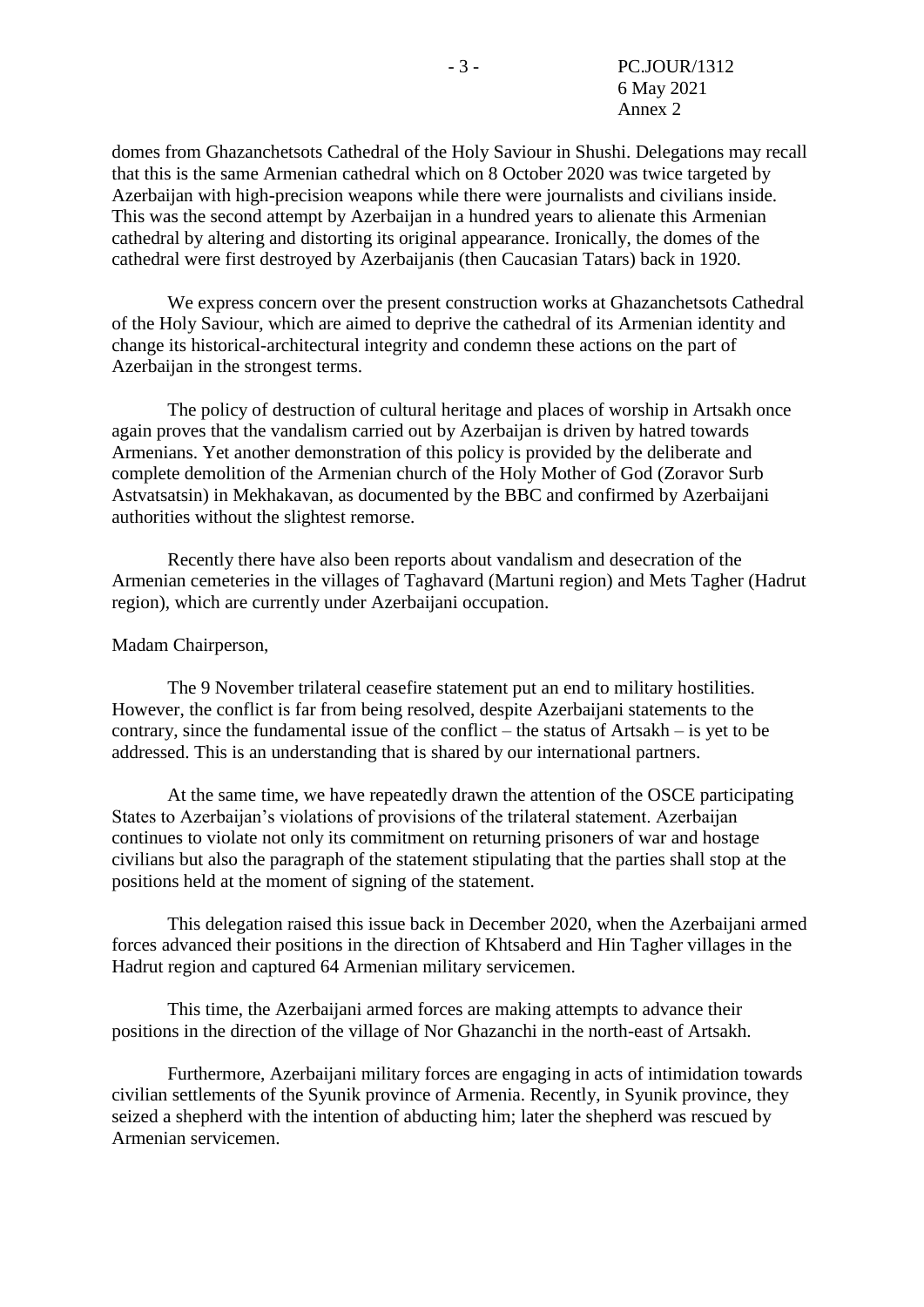We believe that these acts, when considered in the context of statements by the Azerbaijani leader containing claims on sovereign territory of the Republic of Armenia, represent a policy pattern which should not only be unequivocally condemned by the international community but also countered at this stage.

### Madam Chairperson,

The anti-Armenian and extremely hostile actions are proof of Azerbaijan's systemic, hate-induced State policy of intolerance towards all Armenians. This being the case, the people of Artsakh are clearly living under serious existential risks.

The current situation in Nagorno-Karabakh is the result of the flagrant violation by Azerbaijan of several core principles of the Helsinki Final Act, namely, refraining from the threat or use of force; peaceful settlement of disputes; equal rights and self-determination of peoples; and respect for human rights and fundamental freedoms. No one should be under any illusion that the results of the use of force, accompanied by war crimes and violations of international humanitarian law, can ever become the basis for a lasting and sustainable peace. Such a peace can only be achieved in the region through a comprehensive settlement of the Nagorno-Karabakh conflict, which must include the determination of the status of Artsakh on the basis of the realization by the people of Artsakh of its inalienable right to self-determination, the ensuring of the safe and dignified return of the recently displaced population to their homes, and the preservation of the region's Armenian cultural and religious heritage.

Madam Chairperson,

I kindly ask you to attach this statement to the journal of today's meeting.

Thank you.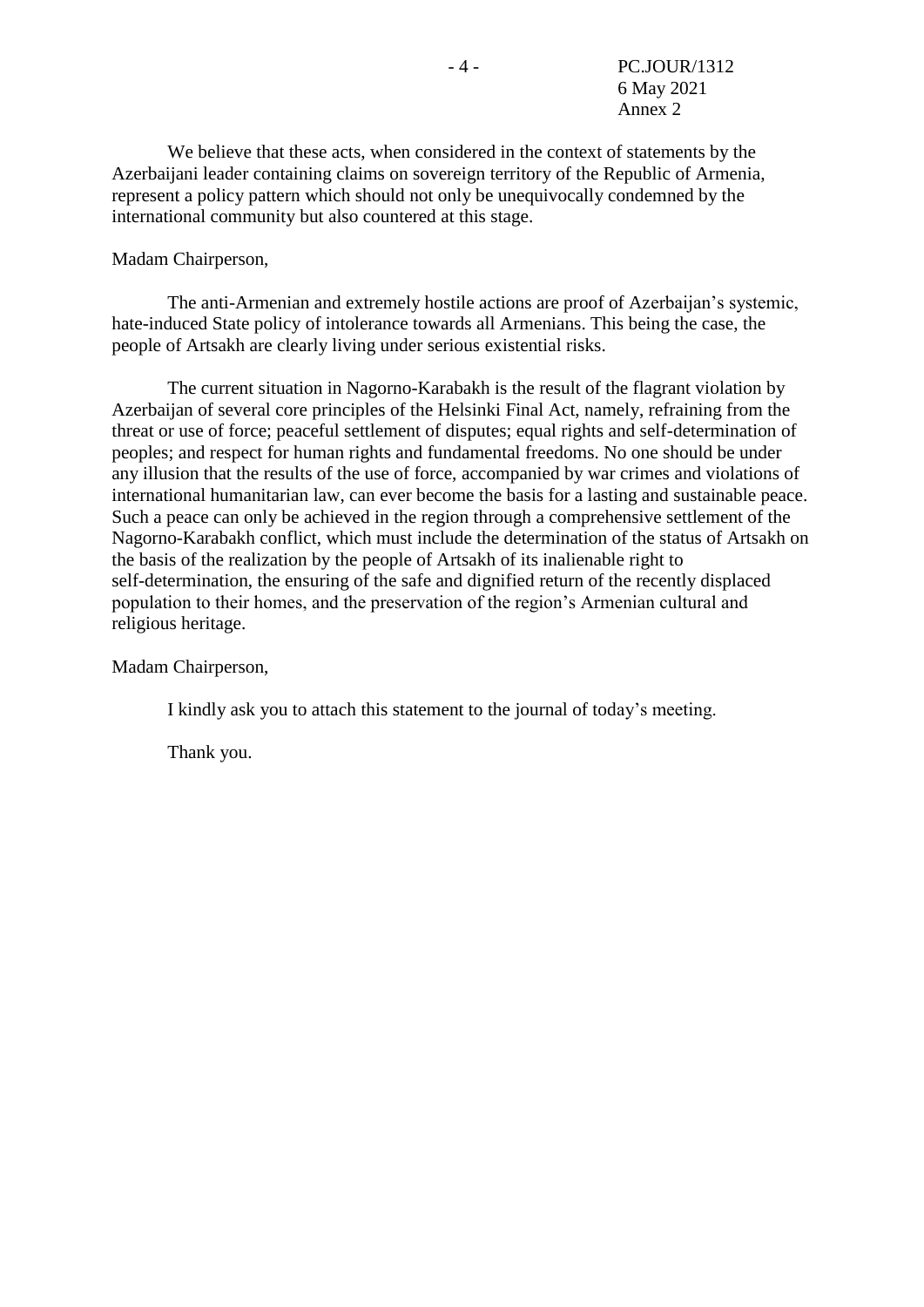

**Organization for Security and Co-operation in Europe** 6 May 2021<br>**Permanent Council** Annex 3 **Permanent Council** 

PC.JOUR/1312

ENGLISH Original: RUSSIAN

**1312th Plenary Meeting** PC Journal No. 1312, Agenda item 2(d)

# **STATEMENT BY THE DELEGATION OF THE RUSSIAN FEDERATION (ALSO ON BEHALF OF ARMENIA, AZERBAIJAN, BELARUS, BOSNIA AND HERZEGOVINA, KAZAKHSTAN, KYRGYZSTAN, SERBIA, TAJIKISTAN, TURKMENISTAN AND UZBEKISTAN)**

In 2021, we celebrate the 76th anniversary of the victory over Nazism in the Second World War – one of the greatest tragedies of the twentieth century, which claimed tens of millions of lives and caused terrible suffering to humanity.

During those harsh years, the selfless sacrifice and patriotism of our peoples who won this victory, which is our common heritage, was vividly demonstrated. We pay our deepest respects to the surviving veterans for their heroism and feats of labour during the war years.

We bow down with deepest gratitude before all those who demonstrated such courage, resilience and heroism in giving their lives for the freedom of future generations – millions of soldiers, partisans, members of resistance movements and civilians.

We call for good care to be taken of war graves, memorials, monuments and obelisks in honour of those who died in the fight against Nazism and fascism. There is no justification for vandalism at such memorial sites.

It is our solemn duty to safeguard and resolutely defend the historical truth about those events, which is preserved in the memory of our peoples and in archive documents. The falsification of the history of the Second World War, including its causes and outcomes, is an insult to the memory of those who fought against Nazism and of its victims, contributing to the manipulation and undermining of the foundations of contemporary international relations.

In this connection, any form of glorification of the Nazi movement, neo-Nazism and former members of the Waffen SS is unacceptable – this includes the erection of monuments and memorials and the organization of public demonstrations to glorify the Nazi past, the Nazi movement and neo-Nazism, and proclaiming or attempting to proclaim members of this movement and those who fought against the anti-Hitler coalition, collaborated with the Nazis and committed war crimes and crimes against humanity as participants in national liberation movements, and renaming streets in order to glorify them.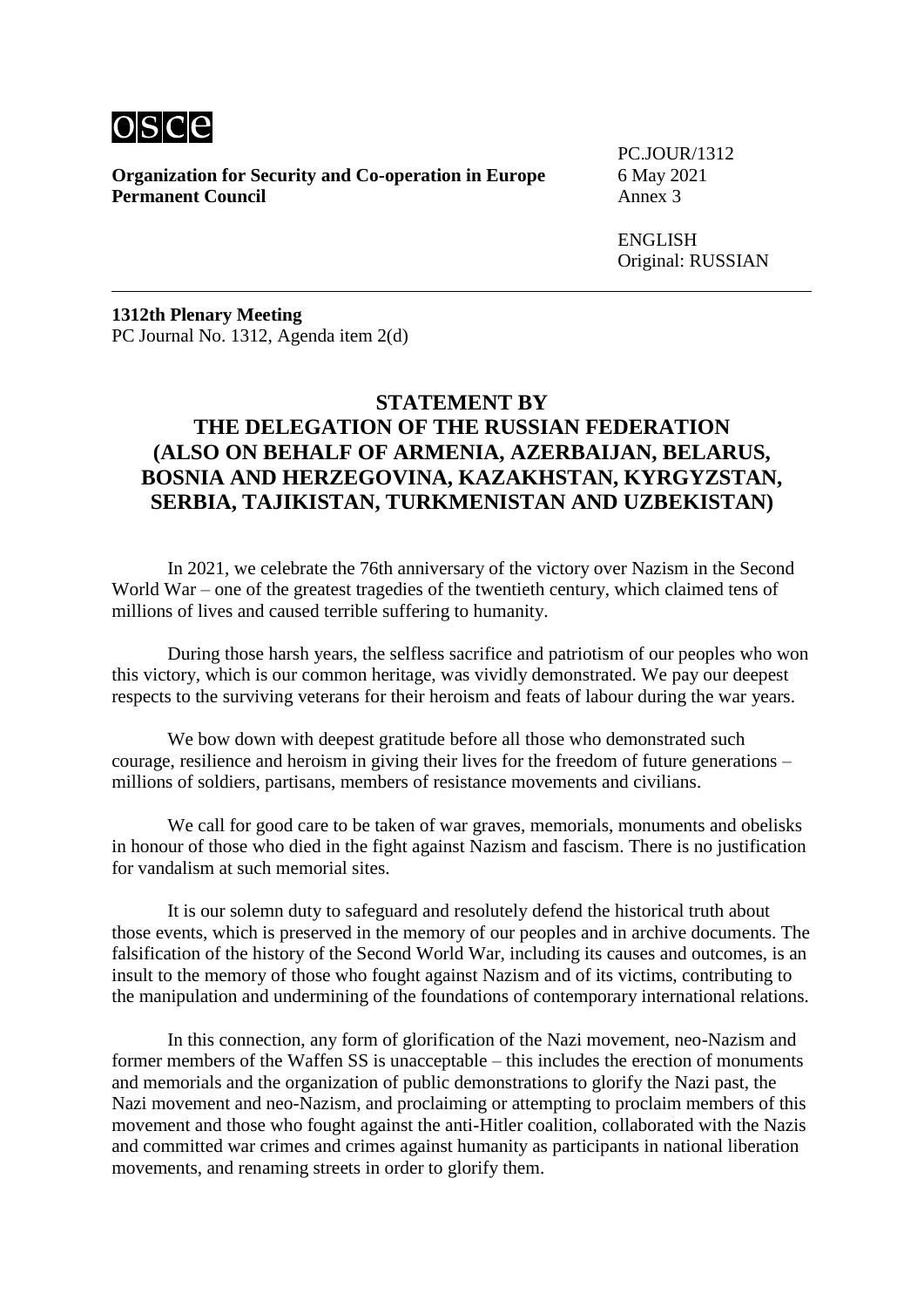We believe that there is a need for strict compliance with the judgments of the International Military Tribunal in Nuremberg, which have no statute of limitations. We strongly condemn any attempt to rehabilitate and glorify Nazi criminals and their accomplices.

In that connection, we note the United Nations General Assembly resolution adopted on 16 December 2020 on combating glorification of Nazism, neo-Nazism and other practices that contribute to fuelling contemporary forms of racism, racial discrimination, xenophobia and related intolerance. By hushing up crimes motivated by racial, ethnic and religious hatred, including neo Nazism and aggressive nationalism, there is a risk of repeating the tragic mistakes of the past.

We reaffirm our commitment to the idea of a free, democratic, common and indivisible Eurasian and Euro Atlantic security community. We are in favour of a comprehensive dialogue, based on equality and mutual respect, that seeks to strengthen the system of international security and trust.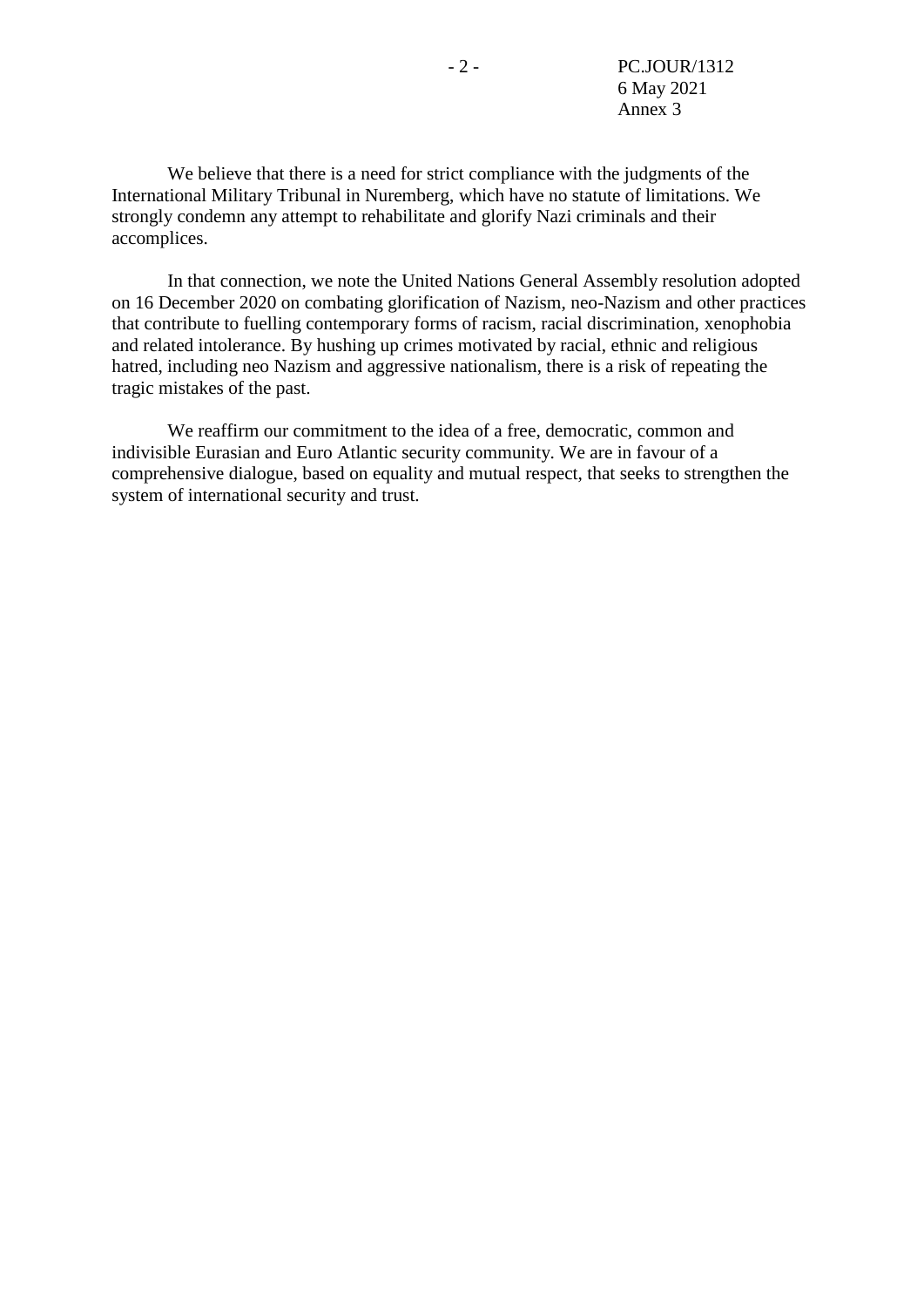

PC.JOUR/1312

Original: ENGLISH

**1312th Plenary Meeting** PC Journal No. 1312, Agenda item 2(d)

# **STATEMENT BY THE DELEGATION OF AZERBAIJAN**

Madam Chairperson,

The delegation of Azerbaijan thanks the esteemed Ambassador of the Russian Federation for his statement delivered on behalf of a number of participating States, including Azerbaijan, on the issue of the 76th anniversary of the victory in the Second World War. In our national capacity, we would like to briefly add the following.

For the last 28 years, 9 May – the Victory Day in the Second World War – has been associated in Azerbaijan with the occupation on 8 May 1992 of Azerbaijan's city of Shusha, the cradle of Azerbaijan's culture and an inalienable part and parcel of the self-consciousness and identity of the Azerbaijani people. The occupation continued for nearly three decades before last year's counteroffensive operation by the armed forces of Azerbaijan put an end to it and restored Azerbaijan's infringed sovereignty and territorial integrity. Thus, this year's Victory Day in the Second World War in Azerbaijan for the first time in almost three decades is not shadowed by the injustice of the occupation of Shusha, and Azerbaijan's contribution to the victory over Nazism and fascism is celebrated with particular pride.

I request that this statement be attached to the journal of the day.

Thank you, Madam Chairperson.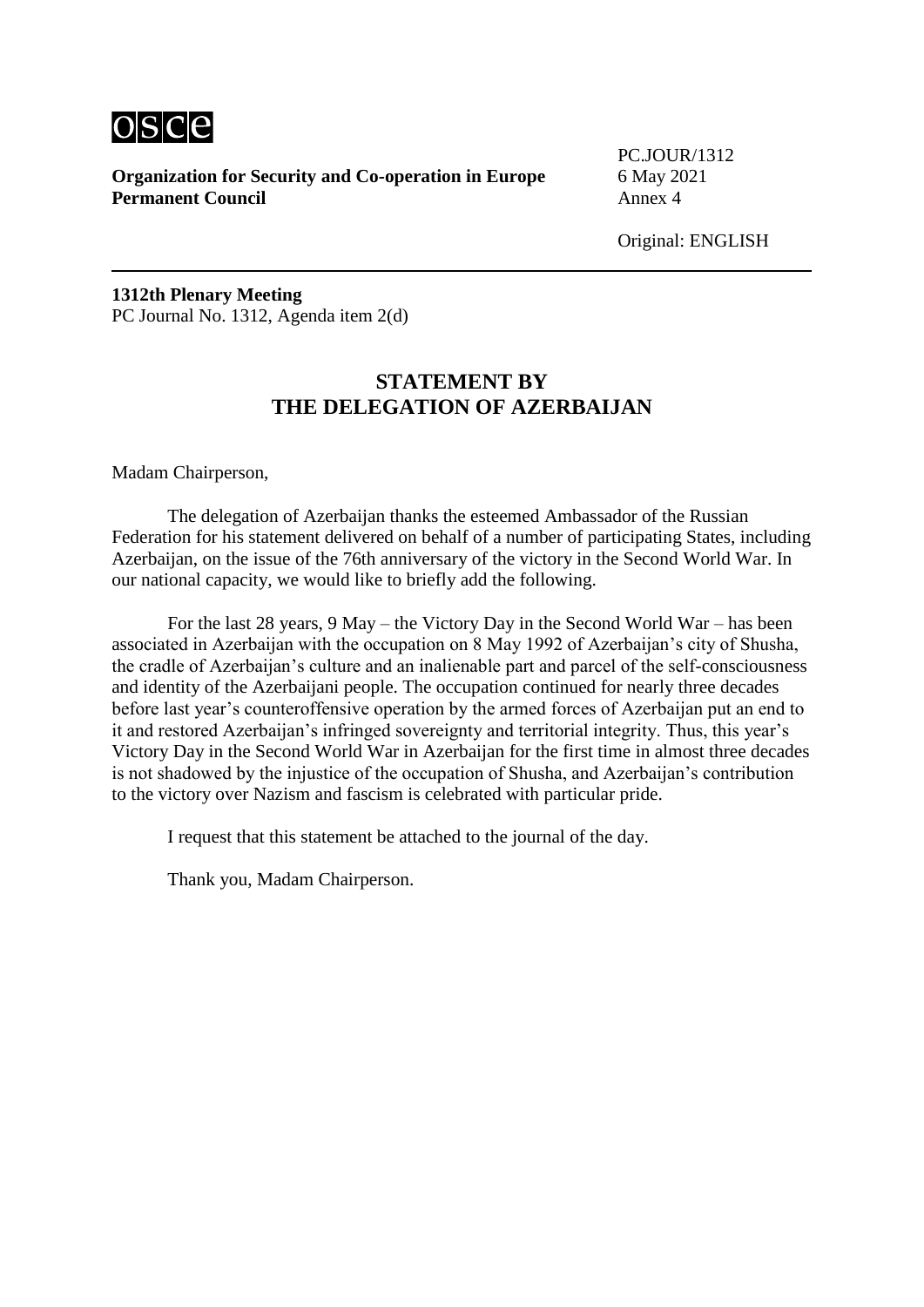

PC.JOUR/1312

Original: ENGLISH

**1312th Plenary Meeting** PC Journal No. 1312, Agenda item 2(h)

# **STATEMENT BY THE DELEGATION OF AZERBAIJAN**

Madam Chairperson,

The delegation of Azerbaijan thanks the distinguished representative of the United States of America for raising this current issue.

We took a positive note that the humanitarian gesture by Azerbaijan to release three Armenian detainees was welcomed by the Co-Chairs of the OSCE Minsk Group, Canada, the United Kingdom and the European Union.

We expect that this goodwill gesture of Azerbaijan will be duly reciprocated by Armenia which has still to implement its obligations under international law, including international humanitarian law, as well as under the trilateral statements of the leaders of Azerbaijan, the Russian Federation and Armenia. Armenia has yet to deliver on its obligations regarding the release of information on the whereabouts of close to 4000 Azerbaijanis who went missing due to the armed conflict in 1991–1994 and investigating numerous crimes, including war crimes and crimes against humanity perpetrated against Azerbaijan and Azerbaijanis. We also expect that Armenia will finally release the maps of mined areas of the conflict-affected territories of Azerbaijan to honour its obligations under customary international humanitarian law. These are all of crucial importance for healing the wounds of the military occupation that Armenia had unleashed against Azerbaijan.

Azerbaijan having restored its territorial integrity has left the conflict behind and now is actively engaged in the post-conflict rehabilitation, reconstruction and reintegration of its conflict-affected territories. Azerbaijan is determined to reintegrate its citizens of Armenian origin on an equal footing guaranteeing all the rights and freedoms in accordance with the Constitution of the Republic of Azerbaijan.

Azerbaijan actively co-operates with international organizations, including humanitarian organizations, and creates all necessary conditions for their work in the conflict-affected territories on the basis of respect for its sovereignty and territorial integrity in compliance with the United Nations Guiding Principles on humanitarian assistance.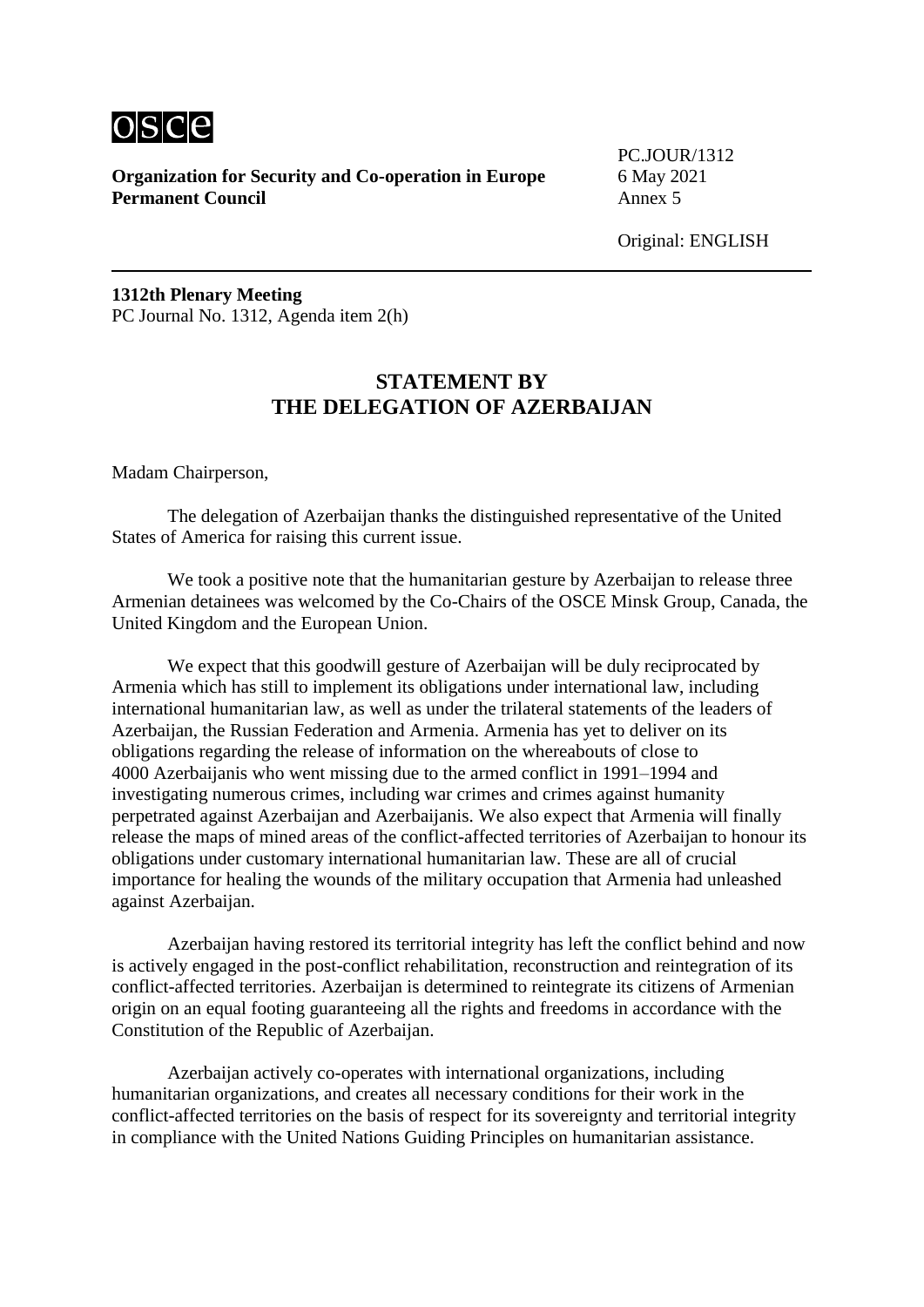Azerbaijan has repeatedly expressed its determination to normalize relations with Armenia on the basis of mutual recognition of and respect for each other's sovereignty, territorial integrity and the inviolability of internationally recognized borders and expects the same political willingness to be demonstrated by Armenia.

I request that this statement be attached to the journal of the day.

Thank you, Madam Chairperson.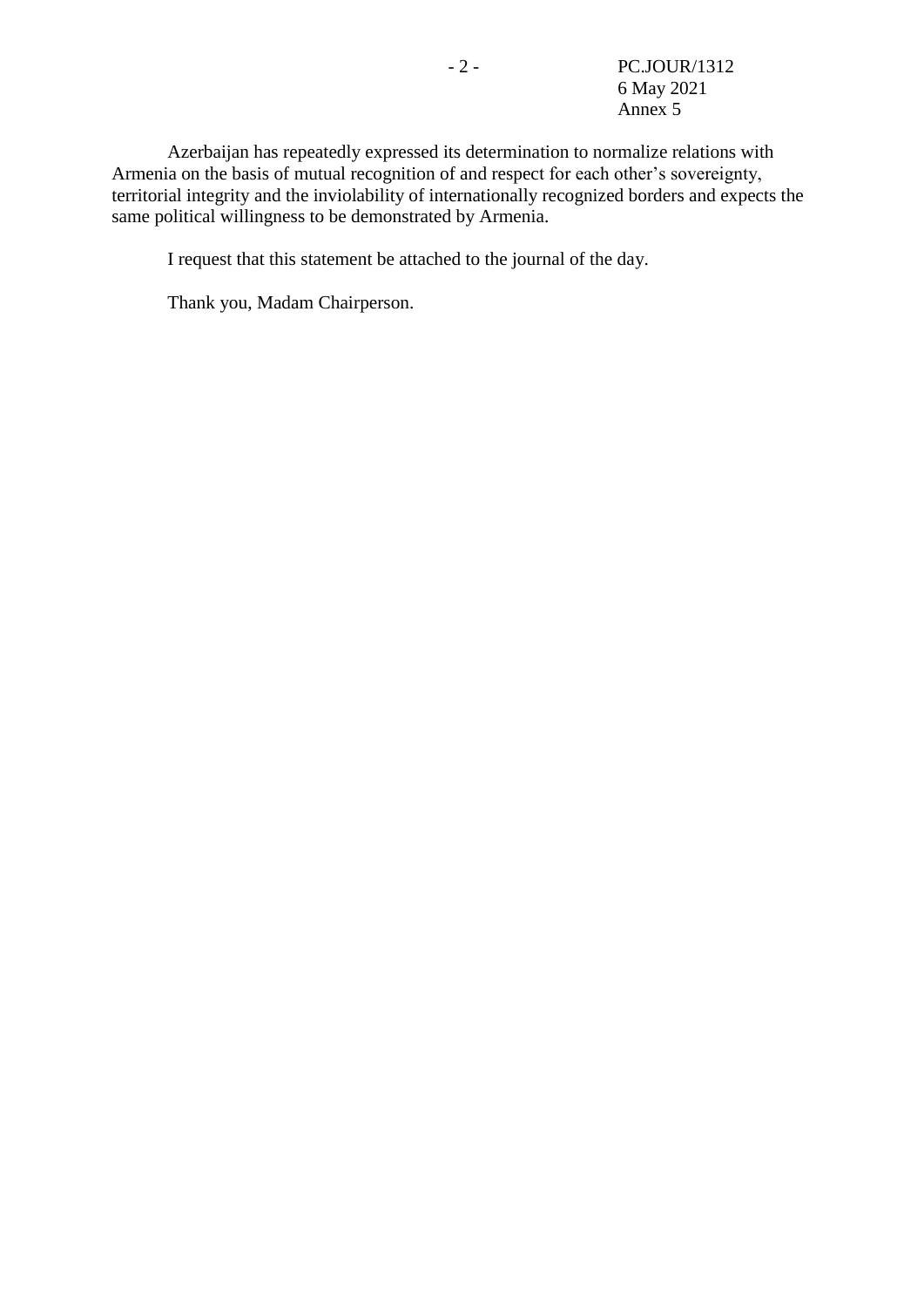

PC.JOUR/1312

Original: ENGLISH

**1312th Plenary Meeting** PC Journal No. 1312, Agenda item 2(h)

# **STATEMENT BY THE DELEGATION OF ARMENIA**

Madam Chairperson,

We thank the distinguished chargé d'affaires of the United States for presenting to the Permanent Council the statement released on 5 May by the Co-Chairs of the OSCE Minsk Group. We also take note of the statements made by the delegations of Canada, the European Union and the United Kingdom in response to the statement of the Co-Chairs, which constitute a welcoming sign of resumption of the process of finding a peaceful and negotiated resolution to the Nagorno-Karabakh conflict after the war of aggression unleashed last autumn by Azerbaijan and its allies.

Madam Chairperson,

As stated earlier today during our discussions on the 2022 Programme Outline, Armenia continues to support the efforts of the Minsk Group Co-Chairs aimed at a negotiated, political and comprehensive settlement of the Nagorno-Karabakh conflict on the basis of the well-known principles and elements. This requires a solid and strong co-chairmanship, which will lead the process in accordance with the clearly defined mandate and long-established working practices.

We reiterate that it is high time to focus on a final, comprehensive and lasting settlement of the Nagorno-Karabakh conflict and would once again stress that this conflict is about the right of the people of Artsakh to live freely in their historical homeland and to determine their own destiny without coercion and limitation. Temporary occupation of the territories of Nagorno-Karabakh accompanied by war crimes, complete ethnic cleansing, threats and aggressive posturing can hardly be considered a sustainable and lasting solution. Only a negotiated political settlement, taking into account the rights of all and determining the status of Artsakh on the basis of the exercise of the right to self-determination, can be considered as a settlement of the conflict.

We took note that in their statement the Co-Chairs "call on both parties to fully and expeditiously complete the exchange process for all prisoners, detainees, and remains, and to respect their obligations to ensure the humane treatment of detainees."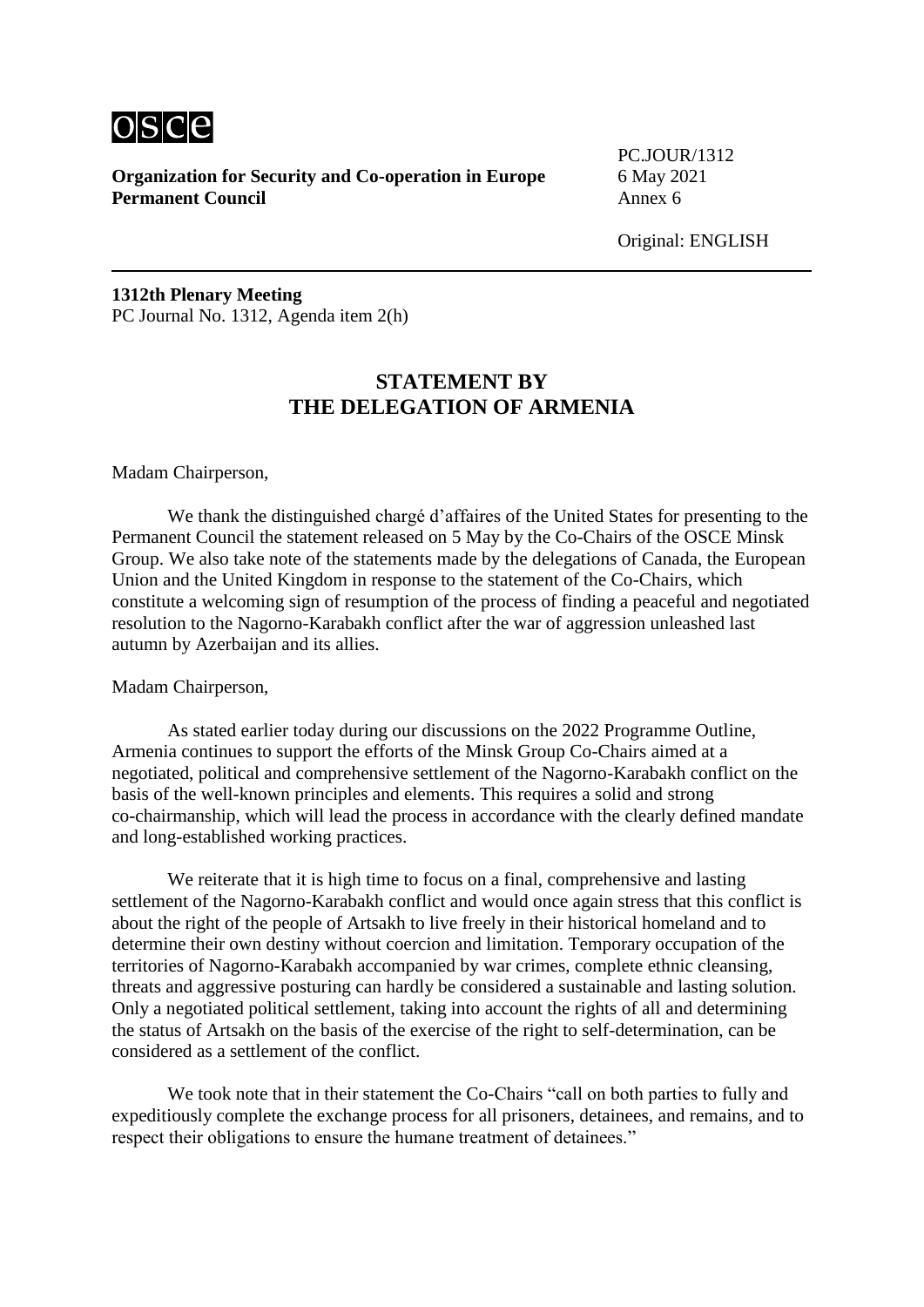In this regard, we would like to once again recall that Armenia has fully implemented its commitments and has released all Azerbaijani prisoners of war on the basis of the "all for all" principle. Moreover, Armenia has returned two Azerbaijani criminals convicted for the murder of two people, including a teenage boy in Artsakh.

Which side openly violates the implementation of the trilateral statement of 9 November 2020 and inflicts enormous suffering on hundreds of people and their family members is well known to the Co-Chairs. There are no prisoners of war or any Azerbaijani detainees in Armenia. Therefore, we believe that instead of making generalized calls to both parties, the Co-Chairs should call things by their proper names. Today we informed the Permanent Council about the 19 Armenians tortured and killed in Azerbaijani captivity. In this context, we note with concern that the threat to the lives of the Armenian prisoners of war and civilians in Azerbaijani detention increases exponentially with each passing day.

We also expect the Co-Chairs to finally react to Azerbaijan's State policy of promoting racism and de-humanizing Armenians as well as to the destruction of Armenian cultural heritage in the occupied territories of Artsakh.

Likewise, we took note of the Co-Chairs' call for the lifting of restrictions on access to Nagorno-Karabakh for international humanitarian organizations. In this regard, we would like to reiterate that previously existing practices should be maintained, and that humanitarian issues should not become the subject of political manipulation.

Armenia has on numerous occasions expressed its readiness for high-level meetings. For such meetings, however, it is first of all necessary to create the minimum conditions of trust and a basic record of delivering on previous agreements. With its belligerent, destructive and inhuman actions and statements, Azerbaijan has created serious obstacles to this end.

Armenia is also ready to receive the Co-Chairs within the framework of the established practice of their regional visits.

I thank you.